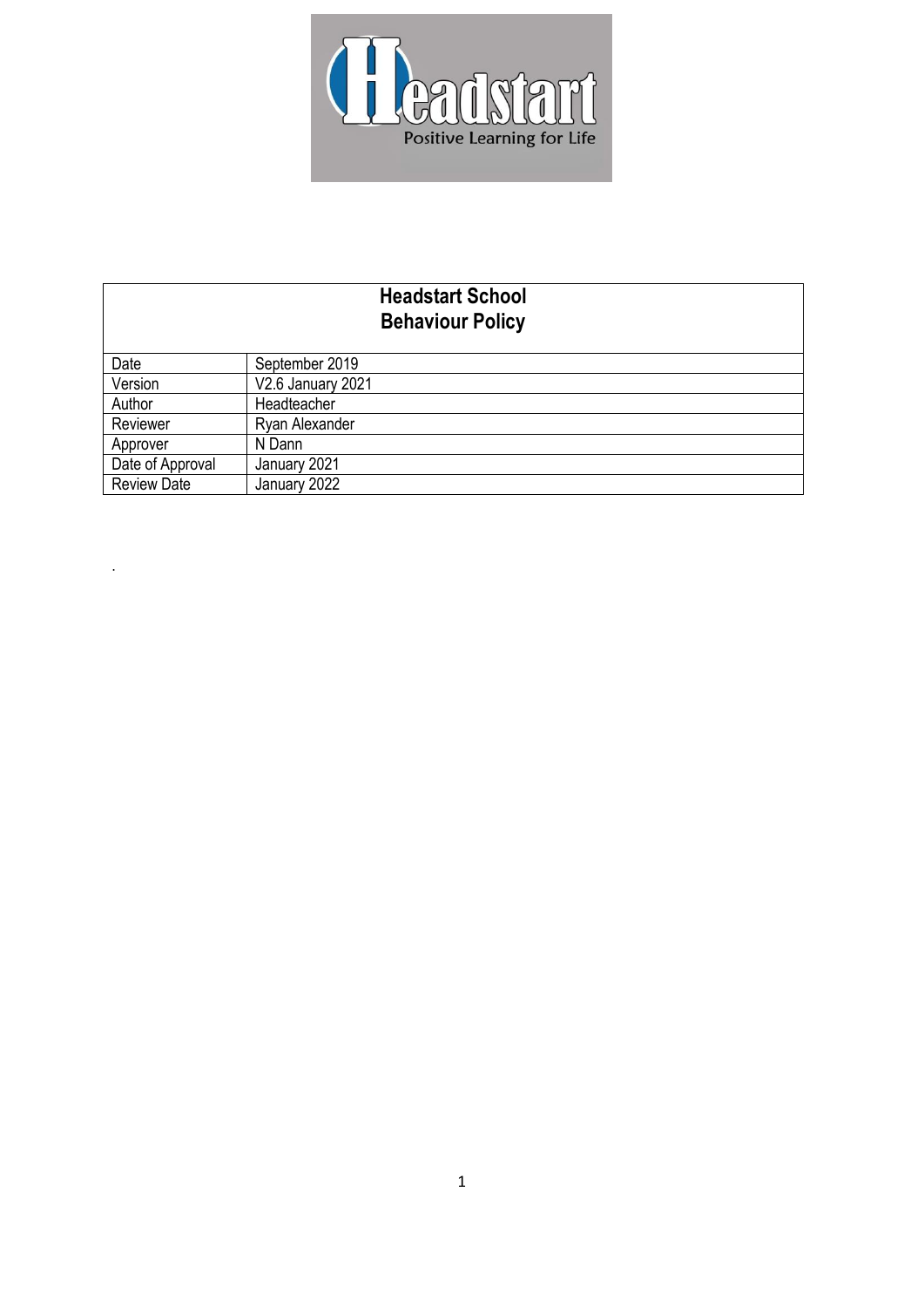

# **Key Principles that Shape this Policy**

This policy expresses the ethos of Headstart School in terms of the rights of teachers and students in relation to behaviour for learning. It outlines the roles of staff regarding the maintenance of standards of behaviour and positive behaviour management. It explains the rewards and sanctions strategies and procedures and outlines the training and support available for staff regarding behaviour management.

Headstart school will strive towards developing the social inclusion of all its students, where there is a focus on individual need and where they can successfully take their place as responsible members of society. It aims to incorporates successful transition at all Key Stages and in the preparation and support for independent living and successful post-16 transition.

# **Statement of Intent**

We aim to ensure that we assist our students to gain an understanding of how to manage their behaviour and this will enable them to experience success in their learning through positive environments and experiences. We aim to create a positive ethos where students are considerate and supportive of each other and learn how to build relationships of trust and mutual respect with both peers and staff.

This Behaviour Policy reflects the shared beliefs, values and attitudes of Headstart's vision. It is underpinned by the following principles:

## **Rights and Responsibilities:**

- Pupils have a right to learn
- Staff have a right to teach
- Everyone has a right to safety
- Everyone has a right to dignity and respect

### **Our Work with Students who attend Headstart is based on the Following Principles:**

- We are mindful that our students are individuals and as such have different needs
- We are mindful that some of our students will require ongoing help and support at all levels
- We are aware students come to Headstart to learn and develop as individuals
- When students are behaving all members of the class can learn and succeed
- When students are learning, their behaviour improves

### **It is Clearly Understood that:**

- Headstart staff work in an environment based on mutual support, respect and understanding
- It is the duty of all staff to challenge poor behaviour and emphasise our high expectations for students at all times
- There is a focus on reward and positive reinforcement
- We understand that effectively changing behaviour takes time and that we recognise and celebrate small steps
- We accept that there will be disappointments and setbacks

### **Our Policy is Based on Clear Principals Identified in the Following Guidance:**

- Behaviour and Discipline in Schools DFE September 2020
- Creating a Culture; How school leaders can optimise behaviour Tom Bennett 2017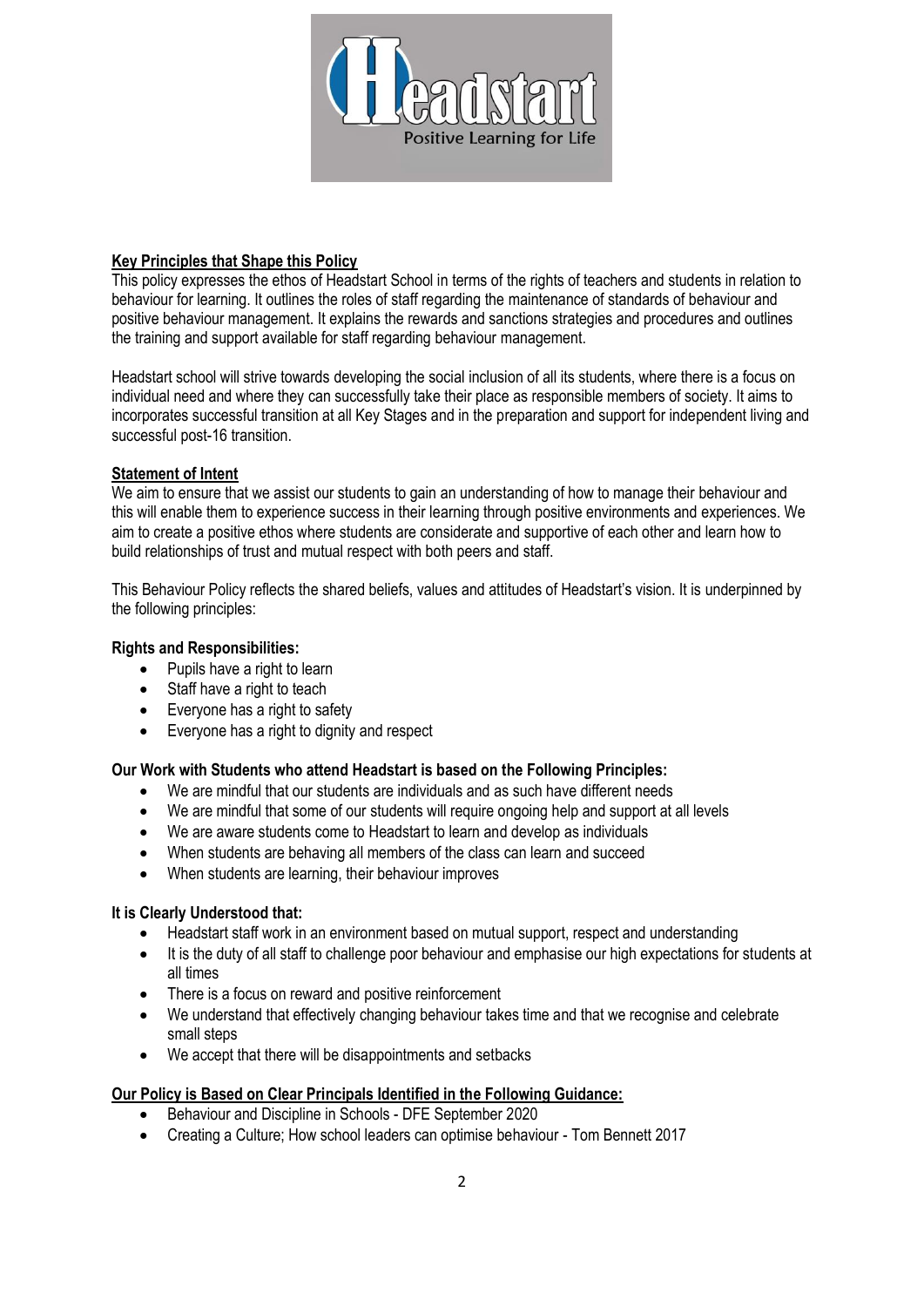

- Mental Health and Behaviour in Schools DFE November 2018
- Reducing the need for restraint and restrictive intervention HM Government June 2019

# **Headstart Defines Behaviour as:**

Behaviour is a means of communication and it has a cause and a purpose. Headstart defines acceptable behaviour as that which promotes learning, supports engagement and that which strives for respect from all students, in terms of their relationship with others both within, and external to the school environment.

Unacceptable behaviour includes any behaviour that disrupts learning, and which has a negative impact upon good order across the school; this may include bullying, cyber bullying, physical and verbal abuse and intimidation.

# **Developing a Culture of Success and High Aspiration**

Behaviour management at Headstart is focused on a 'hierarchy of responses' to support those whose behaviour challenges. As part of this, there is a clear focus on fostering a culture of positivity and praise for effort and achievement. Self-esteem and self-belief are learned and reinforced by the everyday experiences of our learners. "Do use the language of success; the language of hope; the language of possibility; the language of affirmations. Do remove the language of failure; the language of blame." (Mike Hughes 2002)

# **Taking Responsibility and Making Choices**

We incorporate models of acceptable behaviour to respond to students in a consistent manner, to clearly define expectations of positive behaviour and to make clear Headstart's expectations. Students are educated as to the consequences of poor behaviour and the outcomes of one's choices, both positive and negative. Where measures are taken to address unacceptable behaviours, these are reasonable, proportionate and necessary ensuring the best needs of the student are of the utmost importance and that they are understood by all concerned.

We nurture and encourage all students to learn to take responsibility for their own behaviour and accept the consequences of their actions. Students are provided with personalised strategies to aid them in managing their own behaviour and to help them recognise emotions/feelings and select the best suited method of working through them.

### **Positive Relationships**

Aligned to our high expectations for behaviour across the school is a focus on the development of positive relationships at all levels. Positive relationships help to build trust between adults and students and supports effective engagement and Behaviour for Learning. We also encourage a positive relationship with parents, carers and other stakeholders to develop a shared approach, involving them in the implementation of the school's policy and associated procedures.

### **Scope and Applicability**

This policy refers to the behaviour of students in all areas of Headstart School and also beyond such as at college, in work placements, educational visits, sporting events and representing the school in the local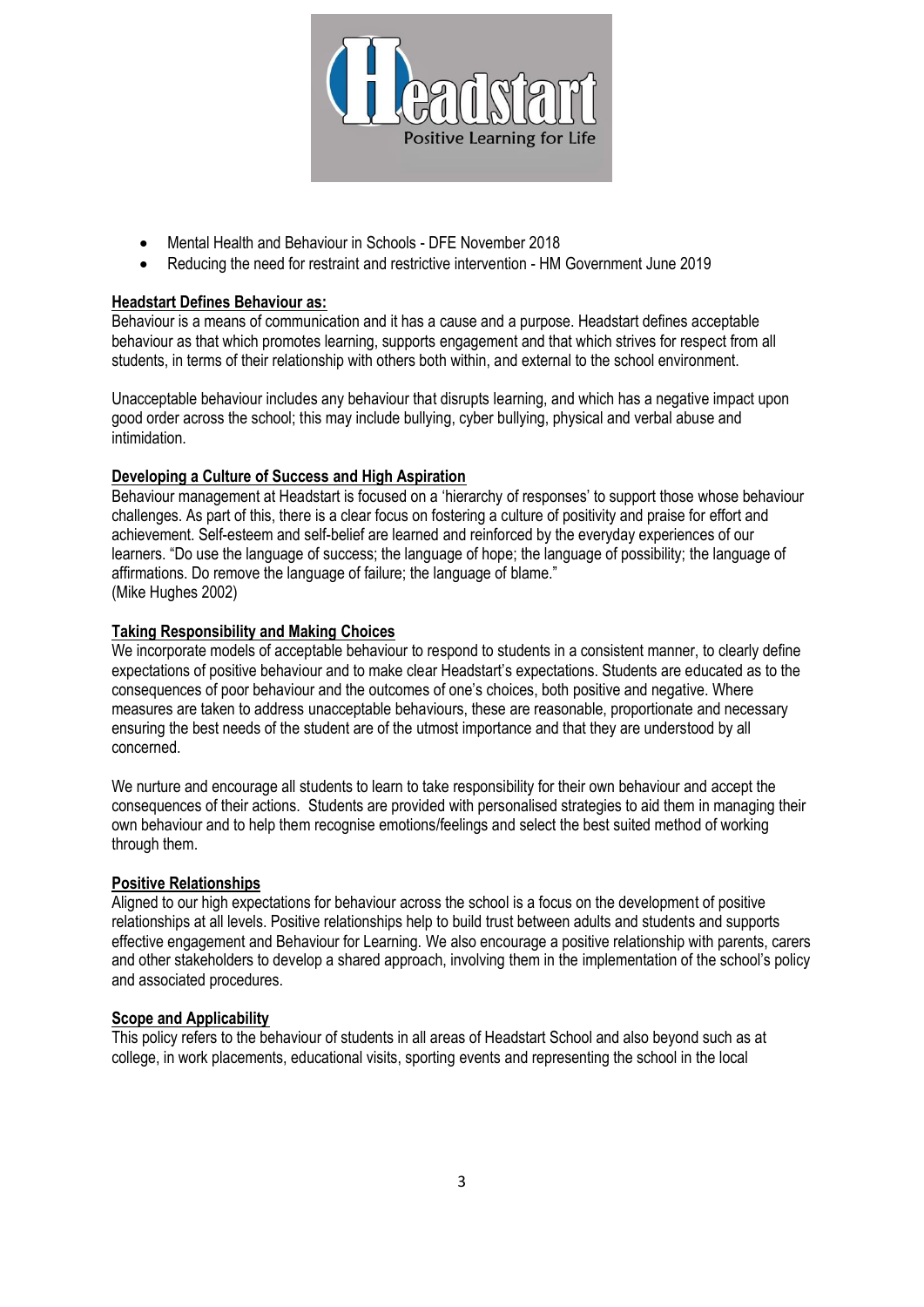

Community. This may also include periods when students are travelling to and from school. Examples of unacceptable behaviour outside school could include behaviour which presents a danger to students, staff or members of the public, behaviour including inappropriate use of media e.g. cyberbullying.

## **Rewards and Consequence Protocols**

At Headstart all staff promote an ethos of positive behaviour. This is achieved through modelling appropriate behaviour and building successful relationships. Staff work on the principle that most inappropriate behaviour can be prevented by taking a proactive role and through the use of de-escalation.

Behaviour Management protocols are based on a clear reward and consequence system that is well understood by students and applied consistently by all staff across the school. When there is a need for consequences, staff aim to ensure that this is seen to be fair, aligned to agreed expectations and is understood by the student concerned.

### **Use of Praise**

Praise begins with frequent use of positive language and gestures in all areas of the school so that positive behaviour is instantly recognised and positively rewarded; as a result, a students' feeling of self-belief and selfworth can be developed.

### **Rewards**

We aim to provide a variety of rewards throughout the school. Staff provide immediate and regular feedback on student work and behaviour and so the first phase of applying rewards will be the kind words of recognition given to students, a well done or other acknowledgement of something that has been done well.

Other types of reward include a positive phone call home, 'good news' postcards, letters home and an arranged meeting with a member of the Senior Team where praise can be shared. Certificates are also awarded in assembly for a range of achievements, including attendance and contribution to the Headstart community that has gone above and beyond normal practice. There is also an opportunity for students to earn a student of the week award and a citizen of the week certificate that would be awarded in the Friday rewards assembly.

### **The following principles underly our approach to giving rewards:**

- Rewards must be consistent and fair. They must be earned and not given easily or on student demand
- All staff have a role to play in maintaining home school communication and ensuring that appropriate praise and feedback is regularly provided
- There is a regular rewards assembly on a Friday that helps to recognise and reward student success and this forms an integral part of our school week
- All staff will use Behaviour watch to track and monitor student rewards (and Consequences)
- In addition to the use of Behaviour Watch, and through the use of student tutorials and behaviour target setting, staff may use rewards that align to these targets and which are appropriate to individual needs

### **Behaviour Watch**

Headstart utilises an electronic system called Behaviour Watch to monitor and track both positive and negative behaviours. Behaviour will be tracked using 4 colours that align to points; Green and Yellow identifies positive recognition whilst Amber and Red indicates less positive behaviours. A Green Award is what all students should be aiming for as it indicates that the lesson 'couldn't really have gone any better, whilst a Red indicates that the student has demonstrated more serious inappropriate behaviours.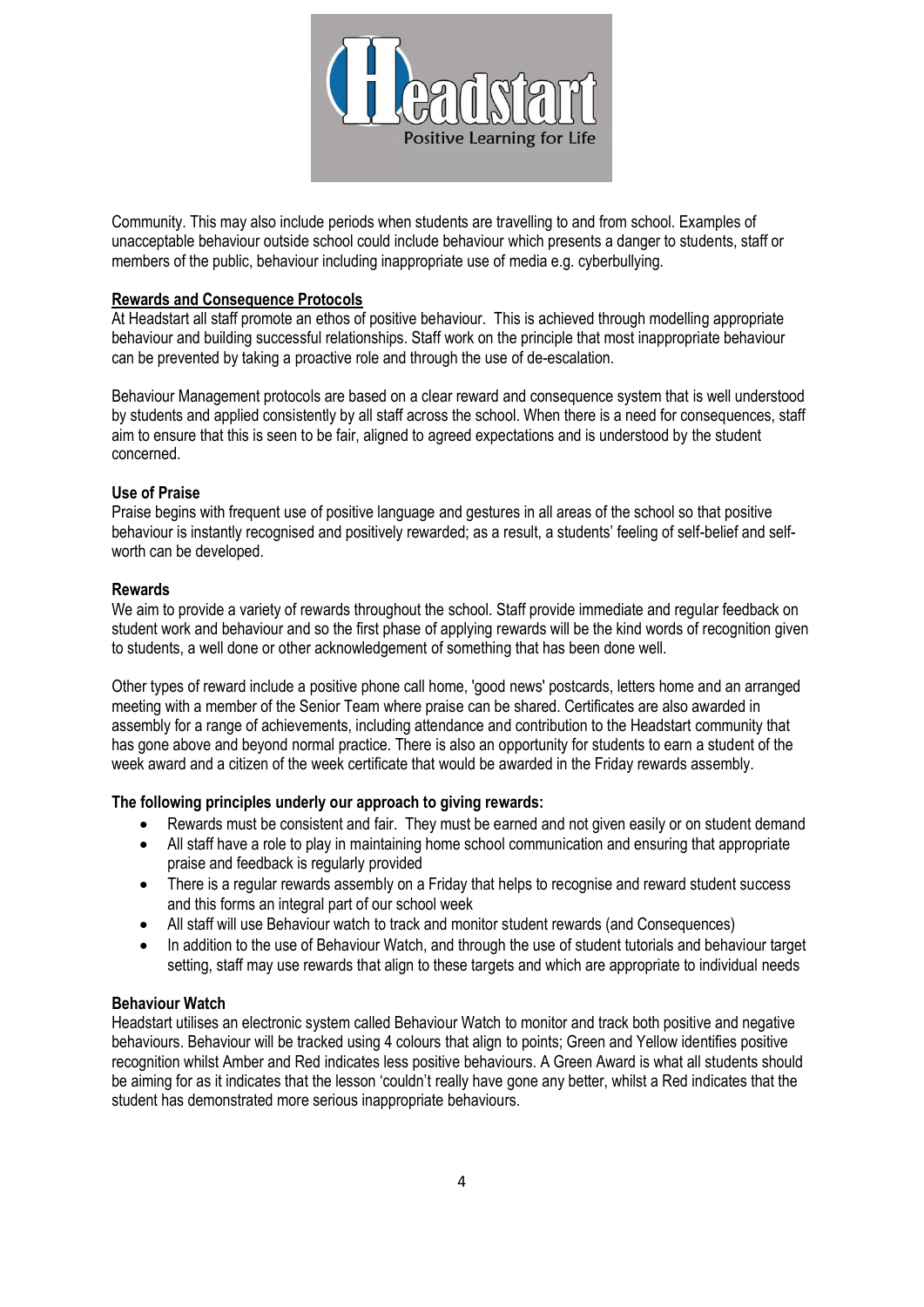

Student behaviour is tracked every lesson using the Behaviour Register and during lunch time.

### **Using the Points System**

Students can earn up to 80p per day; a Green slip is worth 10p whereas a Yellow is worth 5p. Students can save this towards something in the school shop or they can earn points towards a chosen activity or resource. Once students have earned their reward money this will not be taken away unless they damage school property.

### **What the student will know – this has been shared in assembly**

### **Green 10 points**

Attendance/punctuality Task – Positive attitude to learning Behaviour **Determination** Brilliant work Encouraging others Good communication Independent thinking Good problem-solving skills Effective Participants Managing own behaviour Good manners and politeness Completing work despite challenges

### **Yellow 5 points**

Attendance/punctuality Quality of work Working with others Mainly good attitude to learning Managing behaviour **Effective Participant** Good work Trying to help others Trying something new Some independent thinking Able to participate at some points Good attempt at managing behaviour Some off-task behaviour but generally completes most work set

Green

I put 100% into my effort, focus and behaviour

I respected others in the class-students and staff

I respected the classroom and the equipment

I achieved some great work

# Yellow



I needed some help to focus

I needed some help to keep my behaviour positive and show respect to others and items

I achieved some good work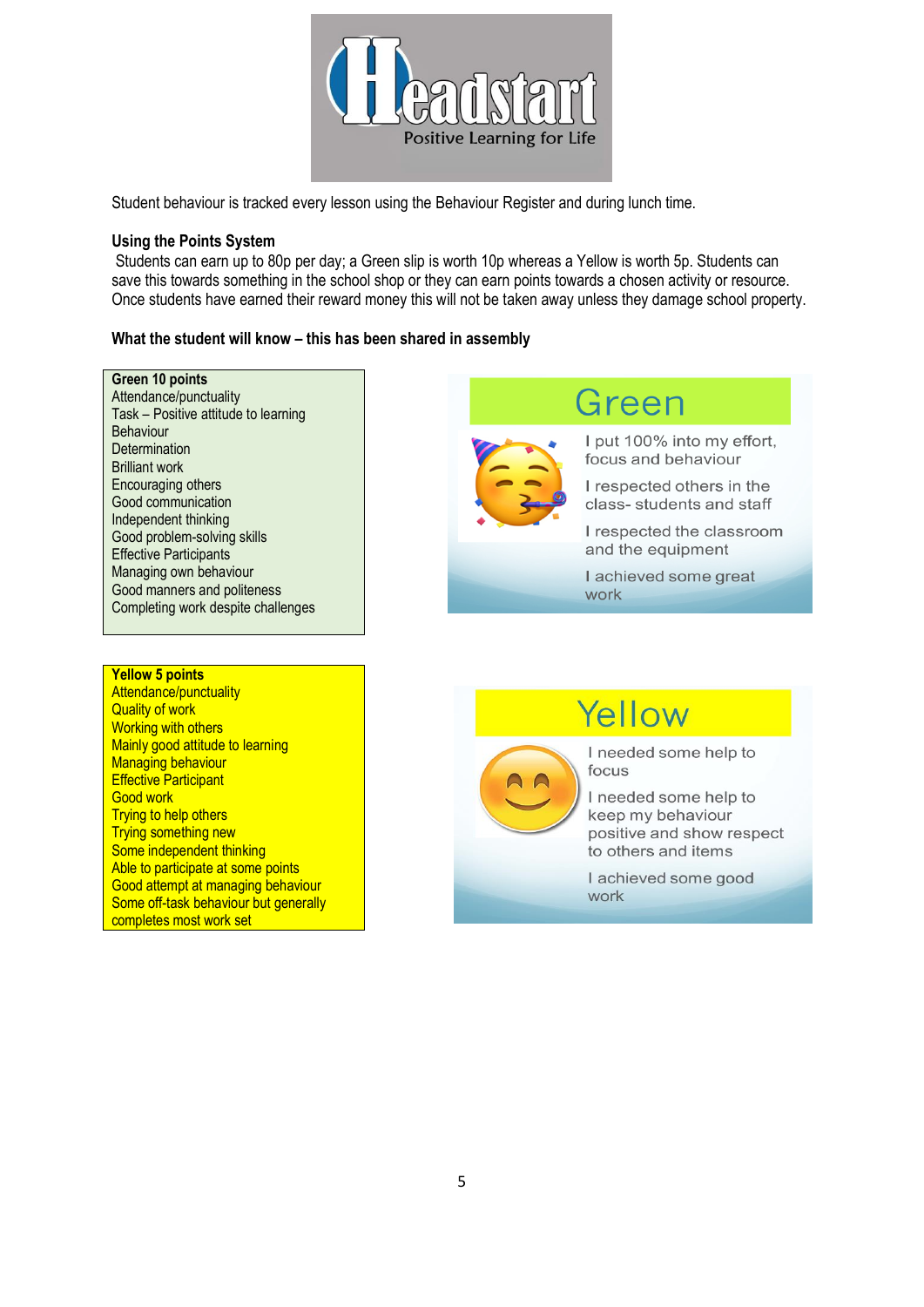

# **Negative Behaviours**



# **Given when a student's focus has declined Given for more serious misbehaviour**

### **1:1 Support**

For more serious breaches of expectations regarding student behaviour within or beyond the classroom, students can be taught 1:1. This support is utilised when students have repeatedly struggled to manage their behaviour. During 1:1 teaching, students are educated separately from their peers for a period, however this will be according to the need of the student and the behaviour demonstrated. The student will complete work provided by their tutor and are given the opportunity to reflect on the reason(s) for the need for 1;1 support.

### **Restorative Practice**

An important focus across our behaviour protocols is the need for restorative practice and mediation; this is a period for listening and learning to find better ways for the future for students and staff who have been involved in a serious incident or indeed where a relationship has broken down. Restorative practice may be initiated by a form tutor, an appropriate member of the support team or senior leadership team and it may take careful planning over time with a number of key staff, to ensure a solution focused approach is made possible.

### **Tracking and Monitoring Behaviour**

Teachers or Support Staff will complete an appropriate level for student behaviour every lesson using the behaviour register and this will allow them to track student behaviour in their class and to take appropriate action at the end of every day; this might take the form of a phone call home that may be positive, or indeed be used to inform parents/carers of inappropriate behaviours demonstrated by their child.

In addition, a 'Behaviour Team' works across Headstart to track and monitor student behaviour using data generated by Behaviour Watch. A weekly Snapshot is produced by the team that identifies the number of negative and positive slips that each student has generated for the week and this is used to help inform further action or the need for intervention. Over time, weekly and termly progress will be assessed with the behaviour team and the need further support and intervention discussed. An important role for the Behaviour Team is to work with staff and students to support improved behaviour across the school.

Once a term the Behaviour team meet with Daniel Horan, A behaviour consultant to monitor student progress in behaviour and inform of any more specialist interventions or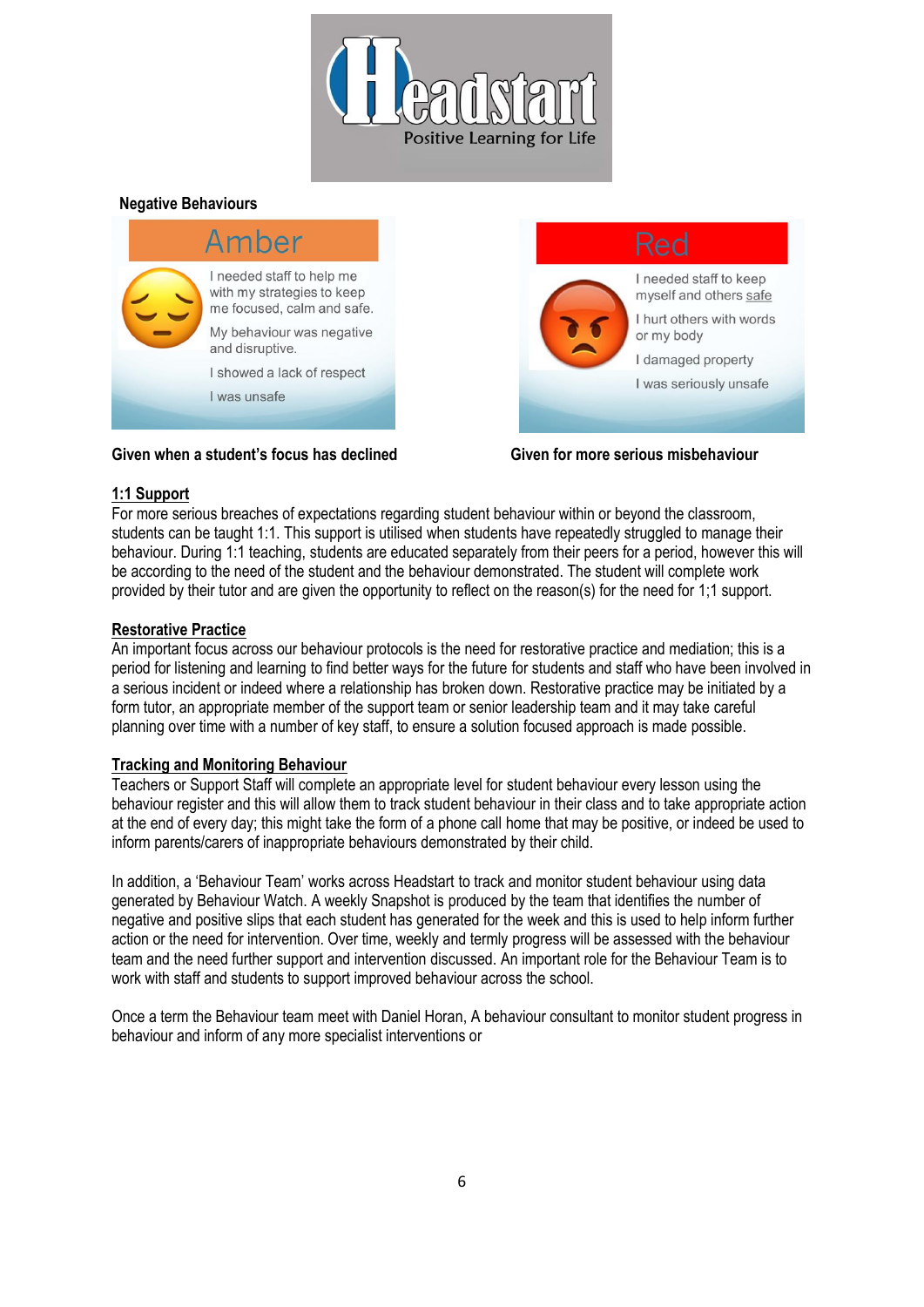

support that may be required. An important part of his work

is also to work with the staff team to identify behaviour strategies that will support some of our more complex young people.

# **Individual Behaviour Support Plans (IBSP)**

On entry to Headstart a range of information will be used to help formulate an Individual Behaviour Support Plan; such plans are informed by the Educational Health and Care Plans, alongside behaviour logs and discussion with parents and appropriate external agencies.

The IBSP is updated at least termly or when there has been an incident of a serious nature, which impacts upon the levels of support and intervention in place for the student. The IBSP is a document that informs staff about student triggers, behaviour strategies and the range of interventions and support in place.

# **Student Risk Assessments**

On entry to Headstart the same range of information will also be used to help formulate a Student Risk Assessment; such assessments are informed by the Educational Health and Care Plans, alongside behaviour logs and discussion with parents and appropriate external agencies. The Student Risk Assessment is used to assess the level of risk associated with working with each individual and most importantly, how the level of risk can be reduced in a range of different situations that the student and accompanying staff may come across. Our ultimate aim is to keep the student and staff safe at all times.

The Student Risk Assessment will be reviewed and updated at least termly, or when an incident has taken place where the level of risk needs to be assessed.

# **Fixed Term Exclusions (See Exclusion Policy)**

A Fixed Term Exclusion is an absolute last resort, however, if required it will be for a fixed amount of time. Students can be excluded as a result of violent, aggressive or abusive behaviour, dangerous activities/serious misconduct which threatens the safety or wellbeing of members of Headstart School or which may bring Headstart into disrepute.

Exclusions can be sanctioned only by the Proprietor or the Headteacher. The period of exclusion is usually 1 day in the first instance. Exclusions of 5 or more days have to be approved by the Proprietor. A re-integration meeting will be held by the parents/carers before the student returns to school which will reaffirm Headstart's commitment to working with the student, reach agreement on expected future behaviour and agree strategies to support the student.

### **Intervention and Student Support**

Headstart School works closely with the student, the student's family and the range of agencies involved with the child/family to help identify appropriate support and interventions. At Headstart this may include:

- Enhanced classroom support
- Reports target cards, target books to help promote positive behaviour
- Behaviour contracts
- IBSP
- Curriculum enhancement
- Individual/Personalised timetables and curriculum offer
- Peer support
- Anger Management sessions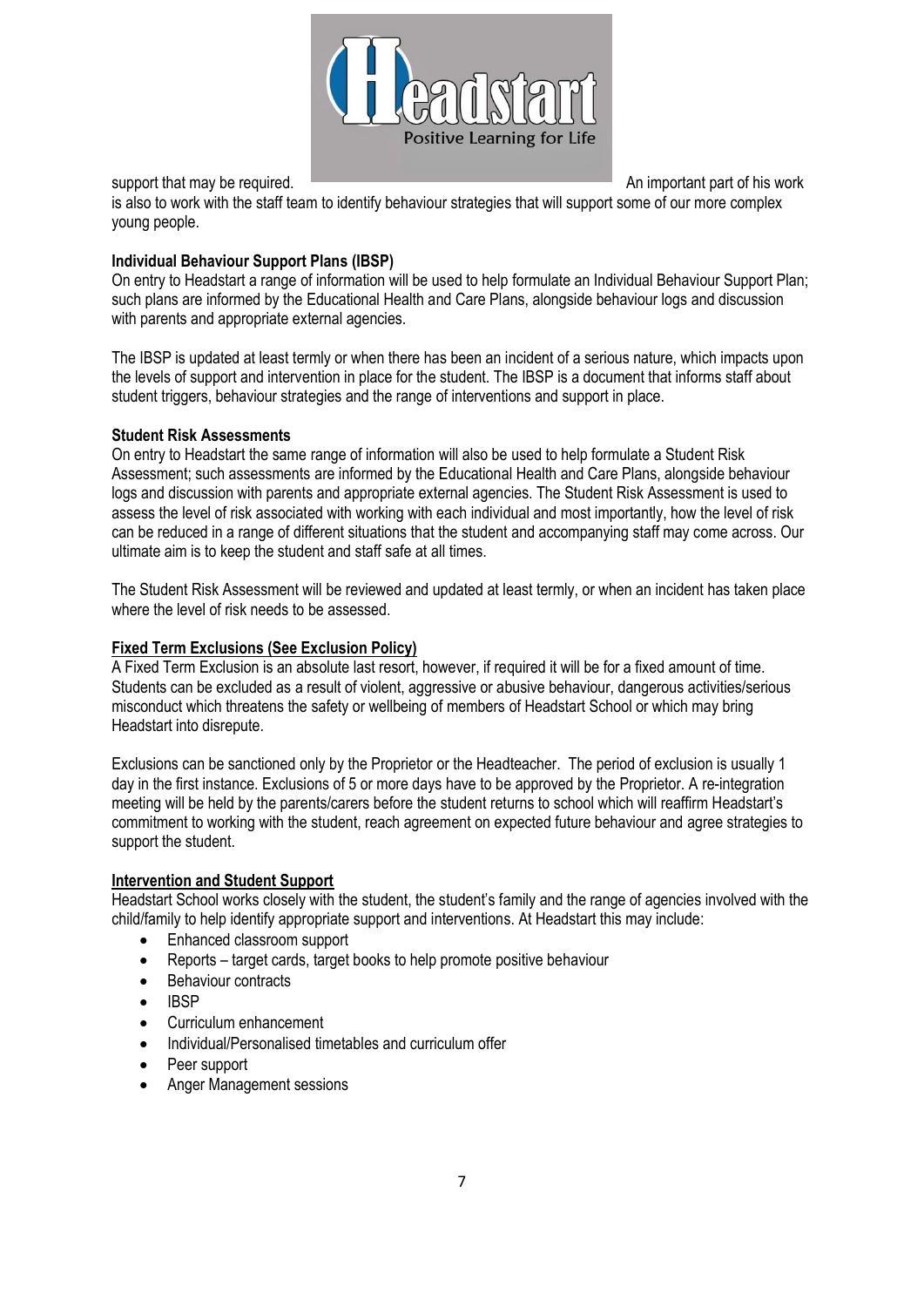

- Referral to appropriate therapies
- Review of Student Strategy Plans
- Liaison with agencies working within and beyond the school such as Child and Adolescent Mental Health Service (CAMHS), Anti-bullying support, Children's Services, Substance abuse agencies, Police Liaison Officer, Occupational Therapist, Speech and Language Therapist and many more

The Intervention Protocols available can be seen in Headstart's 4-Tiered approach below:

# **Headstart's 4 Tier Approach:**



# **Positive Handling" (See Positive Handling Policy)**

# **Team Teach:**

Staff on each site are trained in appropriate positive handling techniques, using the Team Teach approach. Positive Handling is used to ensure that students are kept safe. Positive handling techniques should be used in the manner, which is Reasonable, Proportionate and Necessary. When such incidents have taken place, parents will be informed, and it will be recorded on Behaviour Watch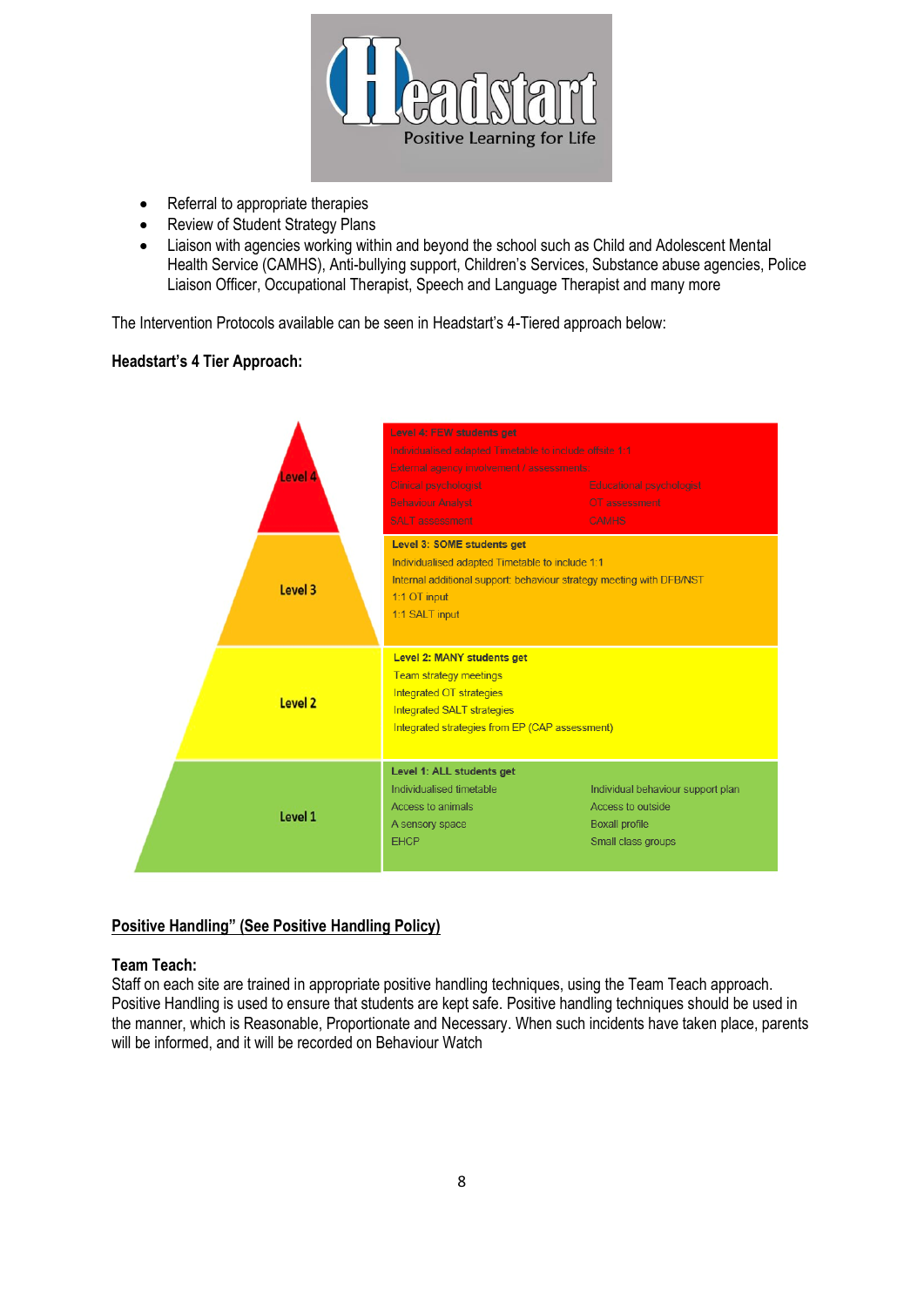

# **Reasonable Force:**

In an attempt to diffuse a serious incident where the teacher is not 'positive handling trained' then the guidelines based on the use of 'Reasonable Force' is followed. 'Reasonable in the circumstances' means using no more force than is needed.

## **Such guidelines will come into force if:**

- A student is intent on hurting themselves
- A student is intent on causing harm to another student
- A student is intent on causing criminal damage or vandalism
- There is a complete breakdown in school discipline

Where possible, staff will be advised to use the Walkie- Talkie to summon support.

Team Teach promotes the use of effective strategies to de-escalate, diffuse and divert to try to aid students to reduce the risk of crisis and reduce potential instances of conflict or aggression. These measures include:

- Reassurance
- Communication, verbal support and advice
- Clear reminders of expectations and rules
- Daily routine support
- Time out
- Using previous examples of praise
- Adult transfer/ change of face
- Distraction/ redirection
- Withdrawal of individual or others
- Calm talking stance

Positive handling should always be used as a last resort when all other solutions have been used.

### **Developing Staff Capacity**

Headstart is totally and unreservedly committed to developing its staff's capacity for managing the behaviour of its students. It has an ongoing programme of staff training to meet needs of individuals and the very nature of the specialist provision provided by Headstart school.

We regularly review policy and practices regarding student behaviour, consulting fully with a range of stakeholders. We utilise Performance Management to identify training needs and are committed to coach and support staff to enhance their professional practice. Lesson Observations take place on a regular and consistent cycle and behaviour management is often a focus of these observations. The observer seeks to support and guide staff in all aspects of good-outstanding behaviour management so that students feel safe and protected in all lessons and that the focus in all classrooms is the learning that is taking place.

### **Responsibilities Under this Policy**

The Proprietor will establish, in consultation with the Headteacher, Senior Leaders, staff, students and parents/carers and social workers if appropriate, the policy for the promotion of positive behaviour and keep it under regular review. It will ensure that it is communicated to the identified persons, in a non-discriminatory